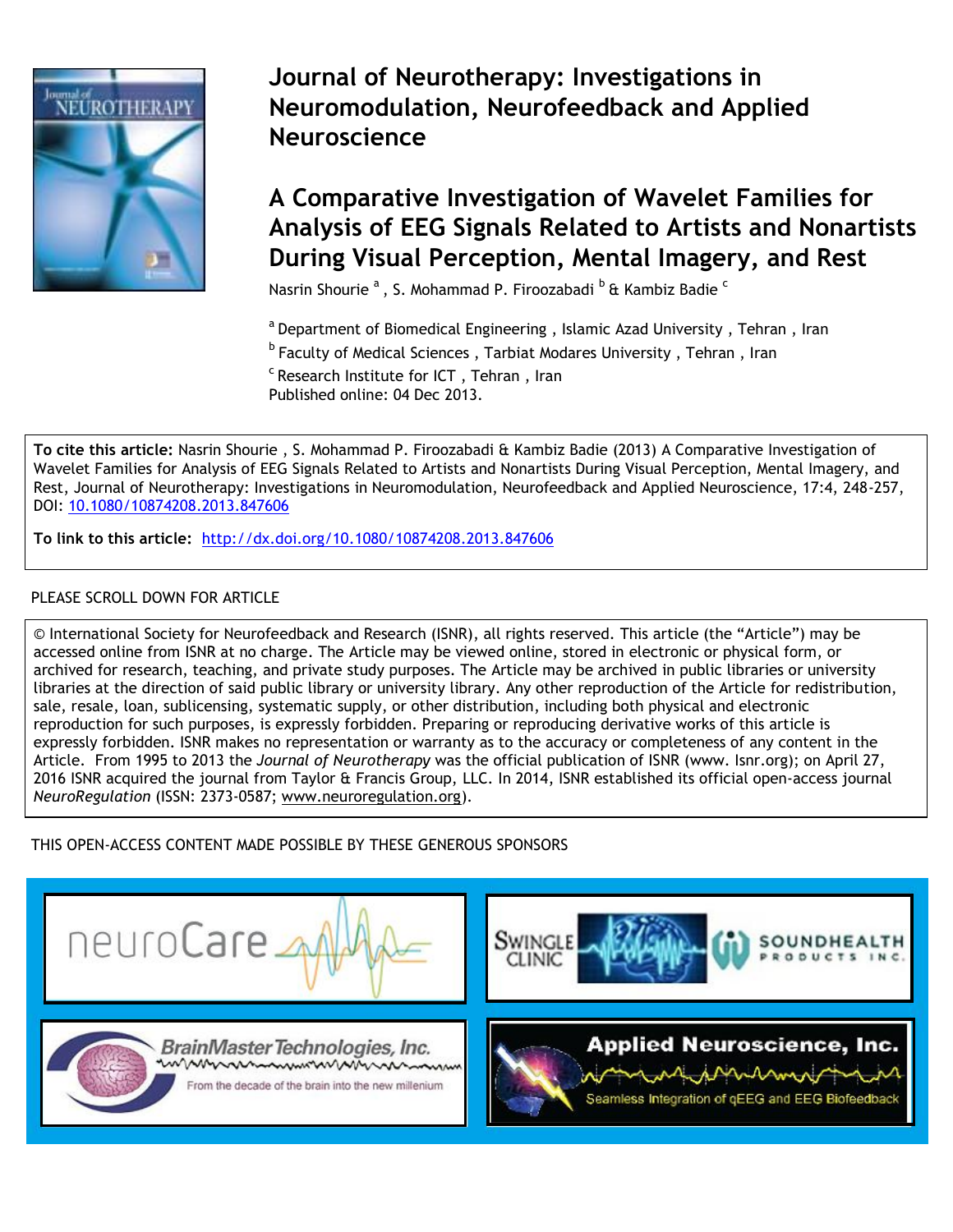

## A COMPARATIVE INVESTIGATION OF WAVELET FAMILIES FOR ANALYSIS OF EEG SIGNALS RELATED TO ARTISTS AND NONARTISTS DURING VISUAL PERCEPTION, MENTAL IMAGERY, AND REST

## Nasrin Shourie<sup>1</sup>, S. Mohammad P. Firoozabadi<sup>2</sup>, Kambiz Badie<sup>3</sup>

<sup>1</sup>Department of Biomedical Engineering, Islamic Azad University, Tehran, Iran <sup>2</sup> Faculty of Medical Sciences, Tarbiat Modares University, Tehran, Iran <sup>3</sup>Research Institute for ICT, Tehran, Iran

Differences between the multichannel EEG signals of artists and nonartists were investigated using wavelet coefficients during visual perception and mental imagery tasks and at rest. The wavelet coefficients were calculated using wavelet functions such as Daubechies (order 1–10), Coiflets (order 1–5), and biorthogonal (order 2.4). Each of the calculated approximation and detail coefficients and their averages, standard deviations, and their energies were separately used for discriminating the two groups. The Davies-Bouldin Index was used for evaluation of the feature space quality. We found that the two groups are discriminable using the wavelet coefficients calculated by all of the studied wavelet functions. It was also observed that level of decomposition does not contribute significantly to discriminability. In addition, we observed no considerable difference between approximation and detail coefficients for discriminating the two groups. It was also found that a distinguishing coefficient may exist among the wavelet coefficients, which can discriminate the two groups despite electrode placement. However, separating the two groups is dependant on channel selection when using the energy, average, and standard deviation of the wavelet coefficients. Finally, the two groups were classified by selected wavelet coefficients and a neural gas classifier. The average classification accuracy was 100*%* for classification of the two groups in the at-rest condition.

#### INTRODUCTION

Much research to date has evaluated the differences between EEG signals of experts and nonexperts during and prior to performance of a skill. Previous research has investigated the EEG signals of experts such as artists and sportsmen. These studies found that the patterns of cortical activity of experts and nonexperts are different (Abernethy & Russell, 1987; Bhattacharyaa & Petsche, 2002; Bird, 1987; Collins, Powell, & Davies, 1990; Crews & Landers, 1993; Fink, Graif, & Neubauer, 2009; Hatfield, Landers, & Ray, 1984; Haufler, Spalding, Maria, & Hatfield, 2000; Karkare, Saha, & Bhattacharya, 2009; Panga, Nadalb, Müllerc, Rosenbergd, & Kleine, 2012; Petsche, Lindner, Rappelsberger, & Gruber, 1988; Petsche, Richter, Stein, Etlinger, & Filz, 1993; Radlo, Steinberg, Singer, Barba, & Melinkov, 2002; Salazar et al., 1990; Shourie, Firoozabadi, & Badie, 2011, 2013; Wagner, 1975a, 1975b). Most of the previous research has focused on the power spectrum density of the traditional EEG rhythms, which may not be reliable due to the nonstationary nature of the EEG signals (Collins et al., 1990; Crews & Landers, 1993; Fink et al., 2009; Hatfield et al., 1984; Haufler et al., 2000; Petsche et al., 1988; Petsche et al., 1993; Radlo

Received 23 May 2013; accepted 8 September 2013.

We thank Professor Joydeep Bhattacharya for his valued effort in providing us the EEG data.

Address correspondence to Nasrin Shourie, PhD, Science & Research Branch, Islamic Azad University, Department of Biomedical Engineering, Hesarak, Pounak, Tehran, Iran. E-mail: shourie.n@srbiau.ac.ir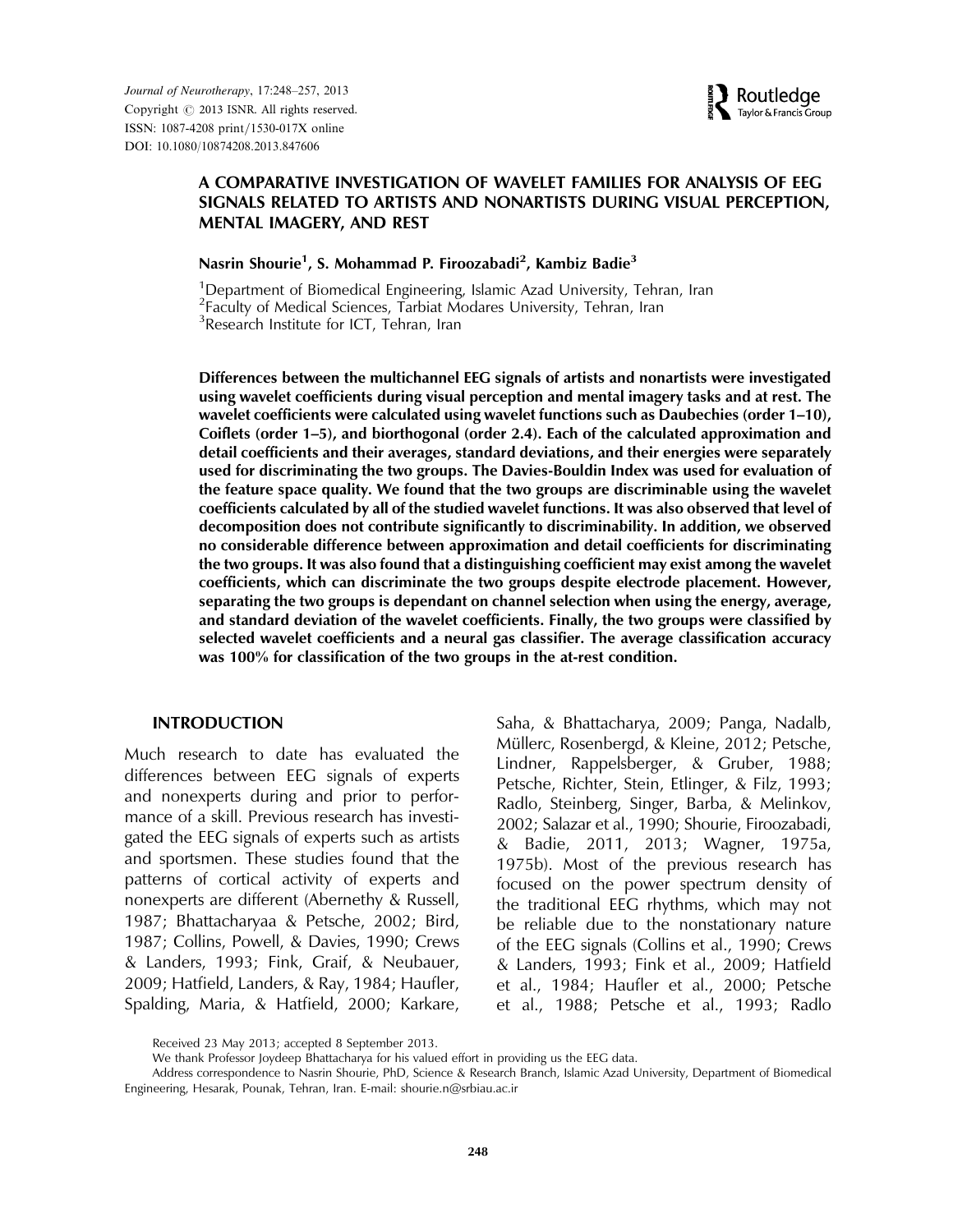et al., 2002; Salazar et al.,1990; Shourie et al., 2013; Wagner, 1975a, 1975b). Hence, time-frequency features are highly reliable for EEG signal analysis.

Wavelet transform can provide timefrequency features. Therefore, many researchers use the wavelet transform for biological signal analysis (Adeli, Zhou, & Dadmehr, 2003; Gandhi, Panigrahi, & Anand, 2011; Gandhi, Panigrahi, Bhatia, & Anand, 2010; Ghosh-Dastidar, Adeli, & Dadmehr, 2007; Horrell, El-Baz, Baruth, Tasman, & Sokhadze, 2010; Hu, Wang, & Ren, 2005; Jahankhani, Kodogiannis, & Revett, 2006; Sparto, Parnianpour, Barria, & Jagadeesh, 2000). For example, Adeli et al. (2003) used discrete Daubechies and harmonic wavelets to study epileptic EEG signals. They found that the transient features of EEG signals are accurately determined and localized in both time and frequency contexts using wavelet transform. Jahankhani et al. (2006) recorded EEG signals from healthy volunteers while at rest and from epileptic patients during a seizure. They decomposed the EEG signals into details D1– D4 and one final approximation, A4, using a discrete wavelet transform. Features such as minimum, maximum, mean, and standard deviation of the wavelet coefficients at different subbands were calculated. Finally, the two groups were classified using MLP and RBF classifiers (Jahankhani et al., 2006). Ghosh-Dastidar et al. (2007) applied a wavelet transform to decompose EEG signals into delta, theta, alpha, beta, and gamma frequency subbands. Horrell et al. (2010) used a wavelet transform for extracting the gamma rhythm from EEG signals. Gandhi et al. (2010) investigated epileptic and seizure-free EEG signals of the same person using wavelet transform. They decomposed both of the EEG data sets into approximation and detail coefficients up to the sixth-level using a db4 wavelet function. Therefore, they discriminated the epileptic and the seizure-free EEG signals using energy values of the approximation coefficients and a probabilistic neural network classifier. In another study, different wavelet functions were assessed for EEG decomposition. It was found

that Coiflets1 is the most appropriate function for classification of the EEG signals (Gandhi et al., 2011). Sparto et al. (2000) considered fatigue of two trunk muscles (Erector spine and Latisimus dorsi) using a wavelet transform. They observed that fatigue increment yields a significant elevation in the 13–22 Hz wavelet component of EMG signals. Hu et al. (2005) employed a wavelet packet for feature extraction from EMG signals. They classified two kinds of limb actions using the wavelet packet energy at different frequency subbands.

In this article, we investigated differences between EEG signals of artists and nonartists. A review of research suggests employment of wavelet transform for artistic expertise analysis. Previous research has studied differences between EEG signals of artists and nonartists. For instance, Bhattacharya and Petsche (2002) found that phase synchrony is significantly higher in artists compared to non-artists in the high frequency bands during visual perception. Karkare et al. (2009) classified artists and nonartists by scaling exponents and an artificial neural network-based classifier. Their average classification accuracy was 81.6%. Other researchers have investigated differences between EEG signals of artists and nonartists in scaling exponents, too. They observed that scaling exponents discriminate the two groups when they are at rest. However, discriminability in scaling exponents between the two groups decreases during the performance of similar cognitive tasks (Shourie et al., 2011). In addition, it has been observed that artistic expertise is related to reduced ERP responses to visual stimuli (Panga et al., 2012). However, there is no broad research that has investigated differences between the two groups in terms of wavelet coefficients.

This study explores how wavelet transform may help to differentiate EEG signals of artists and nonartists. It was not clear which wavelet function is appropriate when considering artistic expertise and which wavelet dependant feature is proper for discriminating the two groups. In addition, differences between the two groups may be only observed in some of the channels; however, the best channels for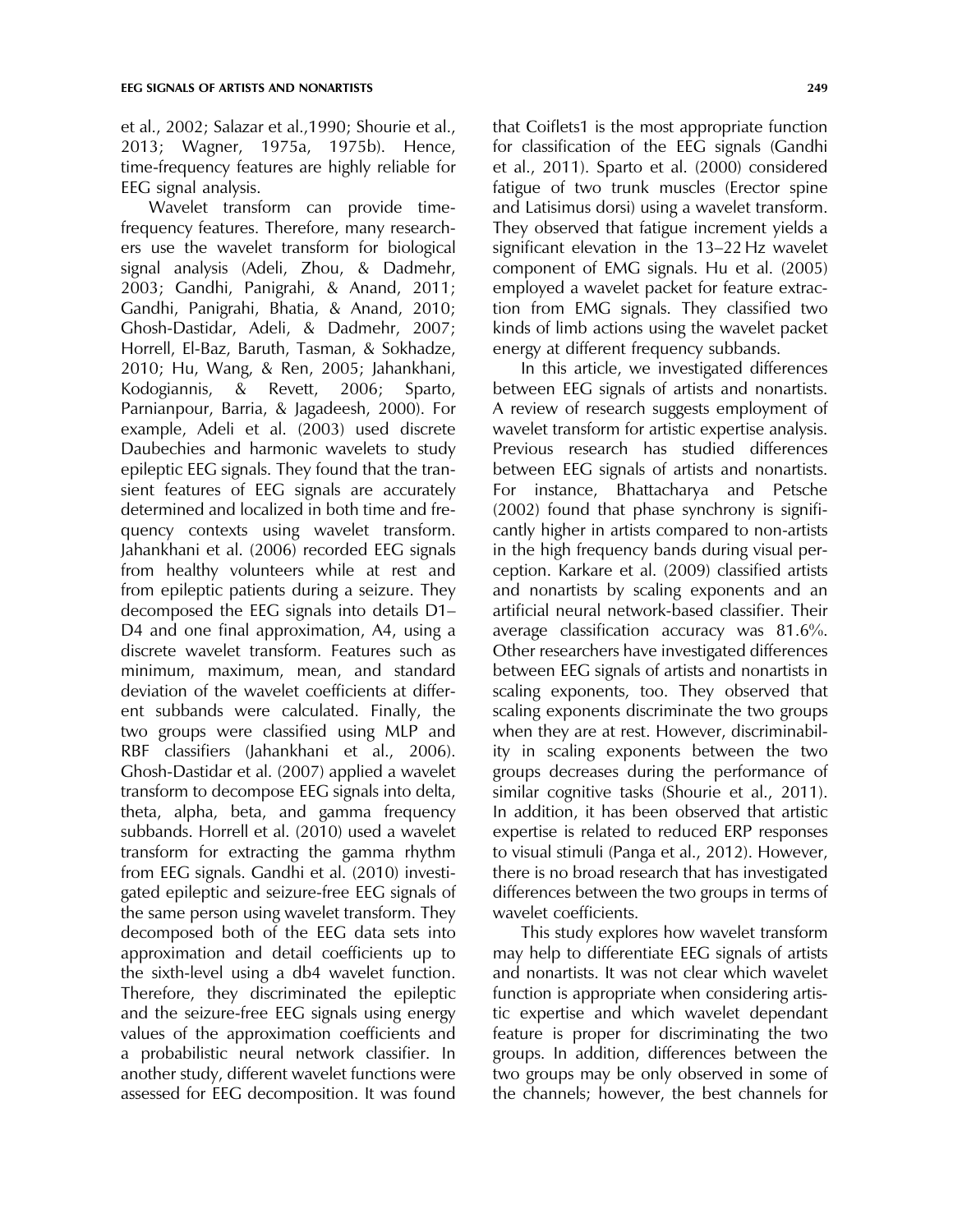discriminating the two groups via wavelet coefficients were not known.

This research sought to find the answers to the aforementioned issues. Therefore, the EEG signals were decomposed using various wavelet functions such Daubechies (order 1–10), Coiflets (order 1–5), and biorthogonal (order 2.4). Each of the calculated wavelet coefficients was used for discriminating the two groups. The feature space quality was evaluated using the Davies-Bouldin Index (DBI). We determined which wavelet functions are appropriate for artistic expertise analysis. The suitable level of decomposition was determined. The wavelet coefficients of each of the channels were considered separately. It was also determined which channels are appropriate for discriminating the two groups. Energy, average, and standard deviation of the calculated wavelet coefficients were used for discriminating the two groups, too. Finally, it was ascertained whether wavelet transform is an appropriate tool for artistic expertise analysis.

#### METHODS

#### Data Set

This study utilized the EEG signals that were obtained in a study by Karkare et al. (2009). The participants in their research consisted of 20 women who were equally divided into two groups—artists and nonartists. Artists graduated from the Viennese Academy of Fine Arts with an MA degree, and nonartists had no specific interest or training in visual art. The average ages of the two groups were 44.3 and 37.5 years old, respectively. The EEG signals were recorded at 19 electrode sites while the subjects performed four tasks of visual

perception, four tasks of mental imagery and at rest. The electrodes were placed according to the International 10–20 System (Fp1, Fp2, F7, F3, Fz, F4, F8, T3, C3, Cz, C4, T4, T5, P3, Pz, P4, T6, O1, and O2). The sampling frequency was 128 Hz. In the visual perception condition, participants looked at a painting presented onto a white wall for 2 min. In the mental imagery task, they mentally imagined the painting just shown for 2 min. In the at-rest condition, they looked at a white wall for 2 min (Karkare et al., 2009).

#### DISCRETE WAVELET TRANSFORM

A wavelet is a smooth waveform that has limited length and an average value of zero. Wavelet transform multi-resolution analysis was first proposed by Mallet in 1989. This transform is a linear operation that decomposes a signal into different frequency subbands with appropriate localization in both time and frequency domains. Wavelet transform is implemented using a pair of FIR filters called quadrature mirror filters (QMFs). One of these FIR filters is a high-pass filter that separates high-frequency components of an input signal. The other is a low-pass filter that extracts the low-frequency components of the signal. The outputs of QMFs are de-sampled with a factor of two. The output of the low-pass filter is fed to another pair of QMFs. Consequently, the input signal is decomposed into different frequency subbands. The outputs of the high-pass and the low-pass filters are called detail and approximation coefficients, respectively (Mallat, 1989; Gandhi et al., 2011). The wavelet decomposition tree up to the fourth level is shown in Figure 1.



FIGURE 1. Wavelet decomposition tree up to the fourth level.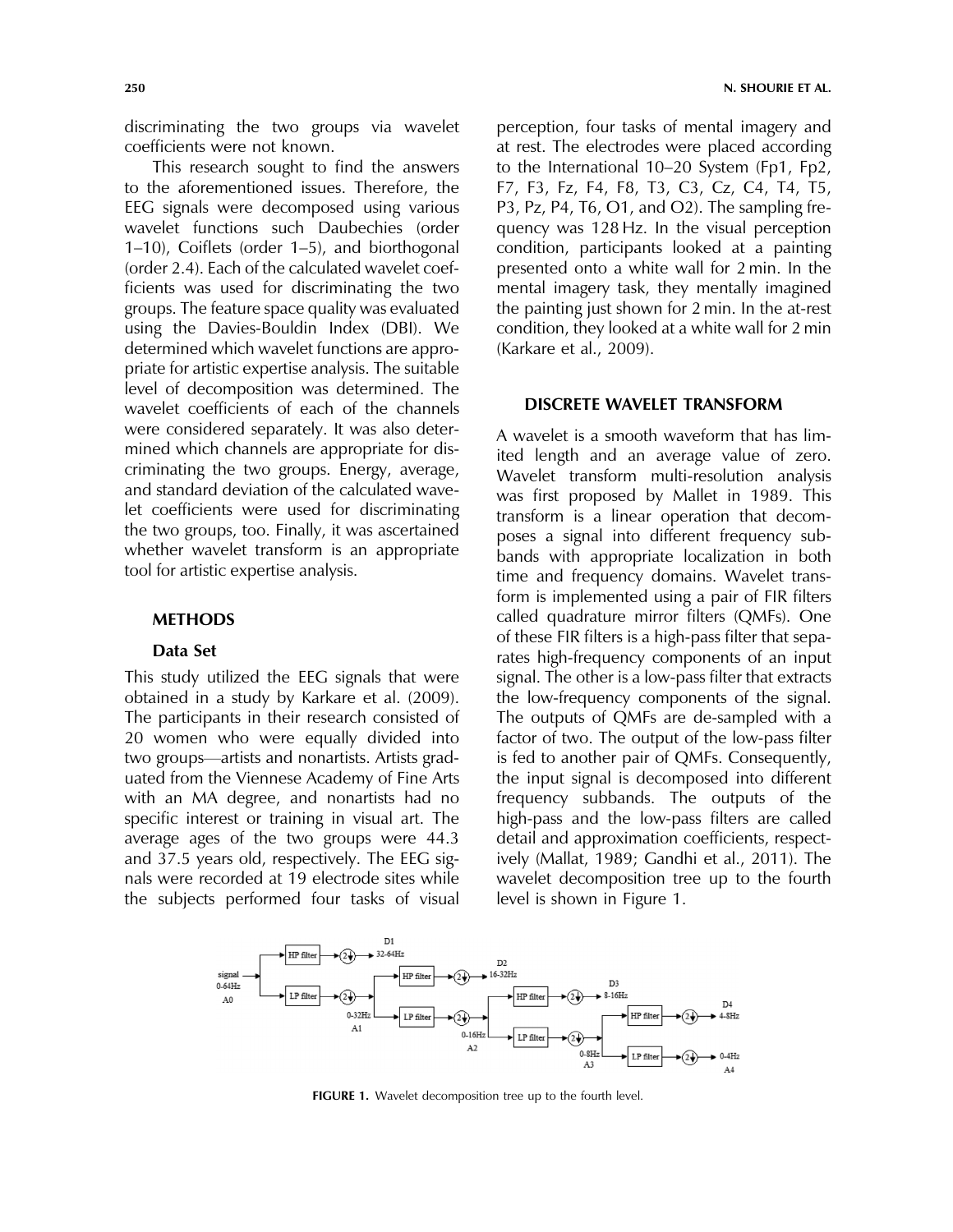In this research, the obtained wavelet coefficients were used for discriminating the two groups. In addition, some parameters of the approximation and the detail coefficients were used for separating the two groups. For this purpose, the average, energy, and standard deviation values were selected as parameters of the obtained wavelet coefficients.

#### DAVIES-BOULDIN INDEX

The DBI was used for cluster validity. The DBI is designed based on scattering matrices. For calculation of this index, the distance between clusters should be obtained, and then the worst discriminability should be found for each of the clusters. Finally, the worst discriminabilities for all of the clusters should be averaged. The DBI calculation procedure can be expressed as follows:

$$
DB = \frac{1}{c} \sum_{i=1}^{c} R_i \tag{1}
$$

where c is the number of the clusters and  $R_{ij}$  is the similarity between cluster  $i$  and  $j$ .

$$
R_i = \max_{j \in c, j \neq i} \left\{ \frac{s_i + s_j}{D_{ij}} \right\} \tag{2}
$$

where  $s_i$  and  $s_j$  are the scattering matrices of *ith* and jth clusters.  $D_{ij}$  represents the distance between *ith* and *jth* clusters.

$$
s_i = \left[\frac{1}{J_i} \sum_{j=1}^{J_i} ||X_j - Z_i||^p\right]^{1/p} \qquad X_j \in \text{cluster } i \tag{3}
$$

DBI measures discriminability between clusters. A lower DBI value indicates more discriminability between the clusters. A higher DBI value shows more similarity between the clusters (Davies & Bouldin, 1979). The range of classification accuracy can be predicted by the DBI value. In this approach, if the DBI value is lower than 2.5, one can expect classification accuracy is more than 60%. If the DBI

value is lower than 1, then the classification accuracy can be more than 90%.

#### NEURAL GAS CLASSIFIER

Neural Gas is a competitive network in that it has no certain topology. The number of its neurons is constant during a learning procedure. The neurons of the network are adapted according to their distance to training data. After training, the neurons cover the space of the training data. For classification of an unknown input, its distances to all of the neurons should be calculated. The label of the closest neuron to the unknown input determines its label (Martinetz & Schulten, 1991).

In this article, the obtained features were divided into two groups: training data (80%) and test data (20%). Therefore, the neural gas network was trained by the training data. Then the trained network was tested by the test data.

#### RESULTS

#### DBI Values Calculation

The EEG signals were decomposed by the wavelet functions such as Daubechies (order 1–10), Coiflets (order 1–5), and biorthogonal (order 2.4) up to the first level. The EEG signals were related to the two groups in the at-rest condition. The level of the decomposition was fixed at the first level to evaluate the role of the various wavelet functions for separating the two groups. The calculated approximation and detail coefficients were analyzed separately. DBI values were obtained for each of the calculated wavelet coefficients. The wavelet coefficient with the lowest value in the DBI was determined for each of the tasks and channels separately. The obtained results are shown in Tables 1 and 2. The best channels are highlighted for each of the considered wavelet functions.

Accordingly, we found that the reported DBI values were low for all of the wavelet functions and channels. This means that the two groups are discriminable by wavelet coefficients in the at-rest condition. In this case, no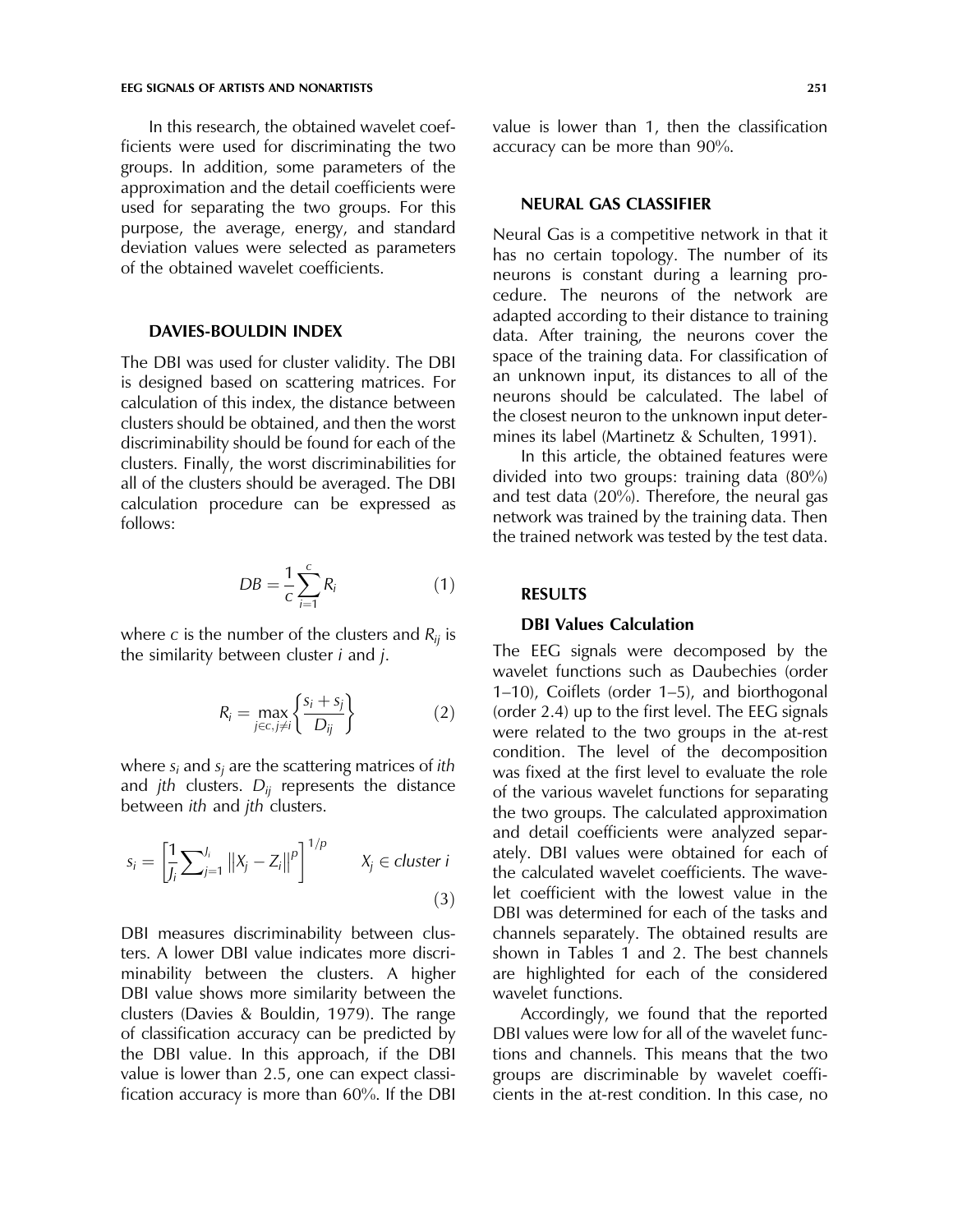TABLE 1. The Lowest Davies-Bouldin Index Values Related to the Approximation Coefficients of Each of the Channels for Discriminating the Two Groups in the At-Rest Condition

| $CH$ db1        |               | db2    | db3    | db4                  | db5                  | db6                         | db7           | db8                                       | db9           | db10                 | Coif1  | Coif <sub>2</sub>    | Coif3  | Coif4         | Coif5     | bior <sub>2.2</sub> |
|-----------------|---------------|--------|--------|----------------------|----------------------|-----------------------------|---------------|-------------------------------------------|---------------|----------------------|--------|----------------------|--------|---------------|-----------|---------------------|
| Fp1             | 0.6662        | 0.6478 | 0.6795 |                      |                      | 0.7421 0.8204 0.9117 0.9820 |               | 0.7935                                    | 0.6847        | 0.6415               |        | 0.9171 0.9376 0.9463 |        | 0.9498 0.9508 |           | 0.9593              |
| Fn <sub>2</sub> | 0.9612        | 0.9978 | 0.9833 |                      | 0.9764 0.9835 1.0121 |                             |               | 1.0619 1.0772 1.0285                      |               | 0.9766 0.9698        |        | 0.9898               | 0.9971 | 1.0012        | 1.0042    | 1.0285              |
| F7              | 0.9778 0.9944 |        | 1.0387 | 0.9629               | 0.8608               |                             | 0.8078 0.8041 | 0.8557                                    | 0.9752        | 1.0404               | 0.9645 | 0.9353               | 0.9229 | 0.9154        | 0.9101    | 0.9083              |
| F3              | 0.9050        | 0.8926 | 0.8953 | 0.8921               | 0.8550               | 0.8363                      | 0.8486        | 0.8779                                    | 0.9024        | 0.8804               | 0.8866 | 0.8881               | 0.8898 | 0.8907        | 0.8912    | 0.8858              |
| Fz.             | 0.9218        | 0.9248 | 0.9342 | 0.9415               | 0.9136               | 0.9052                      | 0.9238        | 0.9461                                    | 0.9129        | 0.8946 0.9474        |        | 0.9515               | 0.9532 | 0.9547        | 0.9562    | 0.9300              |
| F4              | 1.0583        | 1.0615 | 1.0766 | 1.1058               | 1.1270               | 1.0822 1.0471               |               | 1.0222 1.0076                             |               | 1.0035               | 1.0588 | 1.0601               | 1.0626 | 1.0646        | 1.0661    | 1.0554              |
| F8              | 0.7210        | 0.7486 | 0.8173 | 0.8960               | 0.9169               |                             |               | 0.8946 0.8876 0.8905 0.8597               |               | 0.8033               | 0.8759 | 0.8735               | 0.8726 | 0.8724        | 0.8726    | 0.8456              |
| T3              | 0.8632        | 0.8274 | 0.8320 | 0.7999               | 0.8087               | 0.8762                      | 0.9615        | 0.9750                                    | 0.9551        | 0.9330               | 0.9538 | 0.9587               | 0.9651 | 0.9689        | 0.9708    | 0.9780              |
| $C_3$           | 0.9816        | 0.9963 | 0.9701 | 0.9239               | 0.8579               | 0.8047                      | 0.7776        | 0.7857 0.8279                             |               | 0.8978               | 0.8086 | 0.8039               | 0.8027 | 0.8014        | 0.8003    | 0.7853              |
| Cz.             | 0.9668        | 1.0123 | 0.9491 |                      | 0.8648 0.8071        |                             | 0.7773 0.7757 |                                           |               | 0.8023 0.8584 0.9494 | 0.7900 | 0.7825               | 0.7796 | 0.7780        | 0.7771    | 0.7562              |
| C <sub>4</sub>  | 1 1449        | 1.1409 | 1.1417 | 1.1434               | 1.1478               |                             |               | 1.1413 1.1154 1.1028 1.1069               |               | 1.1296 1.1376        |        | 1.1388               | 1.1382 | 1 1 3 7 2     | 1.1363    | 1.1817              |
| T <sub>4</sub>  | 0.9054        | 0.8440 | 0.7836 | 0.7795               | 0.8307               | 0.9333                      | 1.0477        |                                           | 0.9503 0.9118 | 0.9166 0.9727        |        | 0.9730               | 0.9729 | 0.9730        | 0.9732    | 0.9703              |
| T5              | 0.7528        | 0.8167 | 0.8122 | 0.7829               | 0.7585               |                             |               | 0.7797 0.8536 0.8580 0.8584               |               | 0.8834 0.7978        |        | 0.8052               | 0.8070 | 0.8076        | 0.8077    | 0.7895              |
| P <sub>3</sub>  | 0.8263        | 0.8122 | 0.7840 | 0.8051               | 0.8595               | 0.9103                      | 0.8963        |                                           | 0.8782 0.8622 | 0.8513               | 0.8935 | 0.9051               | 0.9091 | 0.9111        | 0.9121    | 0.8643              |
| Pz.             | 1.0870        | 1.0819 | 1.0344 | 1.0134               | 1.0164               | 1.0382                      | 1.0604        | 1.0485                                    | 1.0549        | 1.0413               | 1.0072 | 1.0099               | 1.0121 | 1 0 1 3 5     | 1 0 1 4 5 | 1.0055              |
| P <sub>4</sub>  | 1.0824        | 1.0828 | 1.0867 | 1 0905               | 1.0867               | 1.0487                      | 0.9095        | 0.8713                                    | 0.9075        | 0.9972               | 0.9619 | 0.9498               | 0.9496 | 0.9511        | 0.9527    | 0.9448              |
| T6              | 1 0052        | 1 0437 | 1.0533 | 0.9635               | 0.9180               |                             | 0.8919 0.8770 | 0.8973                                    | 0.9538        | 1.0494               | 0.9251 | 0.9080               | 0.9033 | 0.9022        | 0.9025    | 0.8317              |
| O1              | 0.8311        | 0.8132 | 0.8206 | 0.8197               | 0.8101               |                             | 0.8408 0.8826 | 0.8848                                    | 0.9049        | 0.9255               | 0.8823 | 0.8891               | 0.8906 | 0.8910        | 0.8909    | 0.9037              |
| O <sub>2</sub>  | 1.0146        | 0.9771 |        | 0.9536 0.9468 0.9517 |                      |                             |               | 0.9635 0.9717 0.9912 1.0024 1.0121 1.0056 |               |                      |        | 1.0134               | 1.0186 | 1.0218        | 1.0239    | 0.9743              |

Note. The approximation coefficients were calculated by the various wavelet functions.

considerable changes in reported DBI values were observed related to the various wavelet functions. Also, no noticeable changes were found in the DBI values of the best coefficients for all of the channels. In addition, no considerable differences were observed between the approximation and the detail coefficients for discriminating the two groups.

Second, the EEG signals were decomposed using db5 up to the sixth level. The

wavelet type was fixed and the level of decomposition was varied to observe the role of decomposition level for separating the two groups. The two groups were compared during visual perception, mental imagery, and at-rest tasks using the approximation and the detail coefficients, separately. Hence, DBI values were calculated for the obtained wavelet coefficients of each of the channels and levels among the four trials. The best wavelet

TABLE 2. The Lowest Davies-Bouldin Index Values Related to the Detail Coefficients of Each of the Channels Discriminating the Two Groups in the At-Rest Condition

| $CH$ db1       |               | db2                                                                                            | db3    | db4           | db5                         | db6    | db7           | db8                                              | db9.          | db10                                                                         | Coif1  | Coif <sub>2</sub>           | Coif <sub>3</sub> | Coif4         | Coif5  | bior <sub>2.2</sub> |
|----------------|---------------|------------------------------------------------------------------------------------------------|--------|---------------|-----------------------------|--------|---------------|--------------------------------------------------|---------------|------------------------------------------------------------------------------|--------|-----------------------------|-------------------|---------------|--------|---------------------|
| Fn1.           | 1.0108 1.0493 |                                                                                                |        |               |                             |        |               |                                                  |               | 1.0474 0.9795 0.9286 0.9844 0.9075 0.9483 0.9451 1.0073 0.8784 1.1091 1.0679 |        |                             |                   | 1.0851        | 0.9751 | 0.9493              |
| FD2            | 1.0805 0.9962 |                                                                                                |        |               |                             |        |               | 1.0316 1.0745 1.0259 1.0784 0.9315 0.9108 0.9182 |               | 0.9244 0.9897                                                                |        | 1.1268 0.9002               |                   | 0.8569        | 1.0005 | 1.0177              |
| F7             | 1.0536 1.0763 |                                                                                                | 1.0838 | 1.0647        | 1.0730                      |        |               |                                                  |               | 1.0129 1.1003 1.0104 0.8453 0.9645 1.0560 0.9285 0.9543                      |        |                             |                   | 0.9920        | 0.6688 | 0.8519              |
| F3             | 0.7288        | 0.7549                                                                                         | 0.6924 | 0.6714        | 0.6923                      |        |               |                                                  |               | 0.7561 0.9074 0.9622 0.9954 0.9482 0.6718                                    |        | 0.7885 0.9677               |                   | 1.0481        | 0.8049 | 0.9317              |
| Fz.            | 0.7834        | 0.8528                                                                                         | 0.7903 |               |                             |        |               | 0.7368 0.7372 0.7398 0.8780 1.0096 0.9745        |               |                                                                              |        | 0.9257 0.8182 0.9233 0.8960 |                   | 1.1706        | 1.0660 | 1.0234              |
| F4             | 1.0233        | 1.0303                                                                                         | 1.0655 |               |                             |        |               | 1.1088 0.9705 1.0353 0.9862 0.9669 0.8301        |               |                                                                              |        | 0.9370 1.1333 1.0690 1.0755 |                   | 0.9238 0.9823 |        | 0.9486              |
| F8             | 0.8834        | 0.9423                                                                                         | 0.9305 | 0.9125        | 0.8990                      |        |               | 0.8973 1.0499 0.9309 1.0401                      |               |                                                                              |        | 0.9860 0.8654 0.9397 0.9907 |                   | 1.0041        | 0.8487 | 0.9903              |
| T <sub>3</sub> | 0.8593        | 0.9137                                                                                         | 0.9277 | 0.9635        | 0.9766                      |        |               | 0.8116 0.8200 0.9219 0.8733                      |               | 0.7847                                                                       | 0.8720 | 1.0653                      | 0.9845            | 0.9180        | 0.9704 | 0.8805              |
| C <sub>3</sub> | 1.0428        | 0.8652                                                                                         | 0.8954 | 0.9403 0.9487 |                             |        |               | 0.9908 0.9194 0.9127 1.0136                      |               | 0.7681                                                                       |        | 0.9470 0.9485               | 1.0925            | 1.0671        | 0.8728 | 0.8373              |
| Cz.            | 1.0648        | 1.0208                                                                                         | 1 0411 |               |                             |        |               | 0.9975 1.0169 1.1041 0.9848 1.0294 0.9582        |               |                                                                              |        | 0.8429 0.9515 0.8126 0.9672 |                   | 1 0494 1 0297 |        | 0.9201              |
| C <sub>4</sub> | 0.8785        | 0.9251                                                                                         |        |               | 0.9336 0.9159 0.9747        |        |               | 0.7583 0.9408 0.8786 0.6653                      |               | 0.8449 0.9579                                                                |        | 0.9951                      | 1.0011            | 0.9719        | 0.8825 | 0.9750              |
| T4             | 1.0593        | 1.0237                                                                                         | 1.0507 |               | 1.0759 0.9990               |        |               | 1.0104 0.8719 1.0045 0.9858                      |               | 0.9846 0.9562                                                                |        | 1.0048                      | 1.0264            | 0.9351        | 1.1817 | 1.0602              |
| T5             | 0.9362        | 0.9027                                                                                         | 0.8820 |               | 0.8674 0.8685               |        |               | 0.9440 0.9732 0.7715 0.9256                      |               | 0.8992 0.9999                                                                |        | 0.8744                      | 0.9626            | 0.6570 0.7421 |        | 0.7374              |
| P <sub>3</sub> | 0.7086        | 0.9842                                                                                         | 0.9522 |               | 0.9428 0.8776               |        |               | 0.7434 0.7676 0.8047 0.9639                      |               | 0.8471 0.8296                                                                |        | 0.7649                      | 0.6935            | 0.9452 0.9530 |        | 0.8391              |
| Pz.            | 0.9866        | 0.7369                                                                                         | 0.7382 |               |                             |        |               | 0.7779 0.9446 0.8962 0.9752 0.8380 0.9923        |               | 0.9048 0.9344                                                                |        | 0.8784                      | 0.9253            | 0.9897        | 0.9346 | 0.9570              |
| P4             | 0.8291        | 0.8722                                                                                         | 0.8743 |               | 0.9062 1.0351               |        | 0.7822 0.9664 | 0.8876 0.7494                                    |               | 0.8685                                                                       | 0.8568 | 0.9228                      | 0.8969            | 0.8691        | 0.7769 | 0.9915              |
| T6             | 1 0 5 1 3     | 0.9764                                                                                         | 0.9892 |               | 1.0452 1.0013               | 1.0291 | 0.9263        | 0.7681                                           | 0.7688        | 0.8806 0.9142                                                                |        | 0.8605 0.8364               |                   | 0.9591        | 0.7301 | 0.8832              |
| $\Omega$ 1     | 0.9519        | 1.0789                                                                                         |        |               | 1.1070 1.0632 1.1030 0.9077 |        | 0.8651        |                                                  | 0.9249 0.9951 | 1.0334 1.1129                                                                |        | 1.1322 1.0489               |                   | 0.9137        | 0.9426 | 0.8873              |
|                |               | 0.2 0.8895 0.7063 0.7106 0.7144 0.7243 0.9876 0.8885 0.9250 1.0367 0.8547 0.6655 0.8083 0.9448 |        |               |                             |        |               |                                                  |               |                                                                              |        |                             |                   | 0.8398 0.8259 |        | 0.8936              |

Note. The detail coefficients were calculated by the various wavelet functions.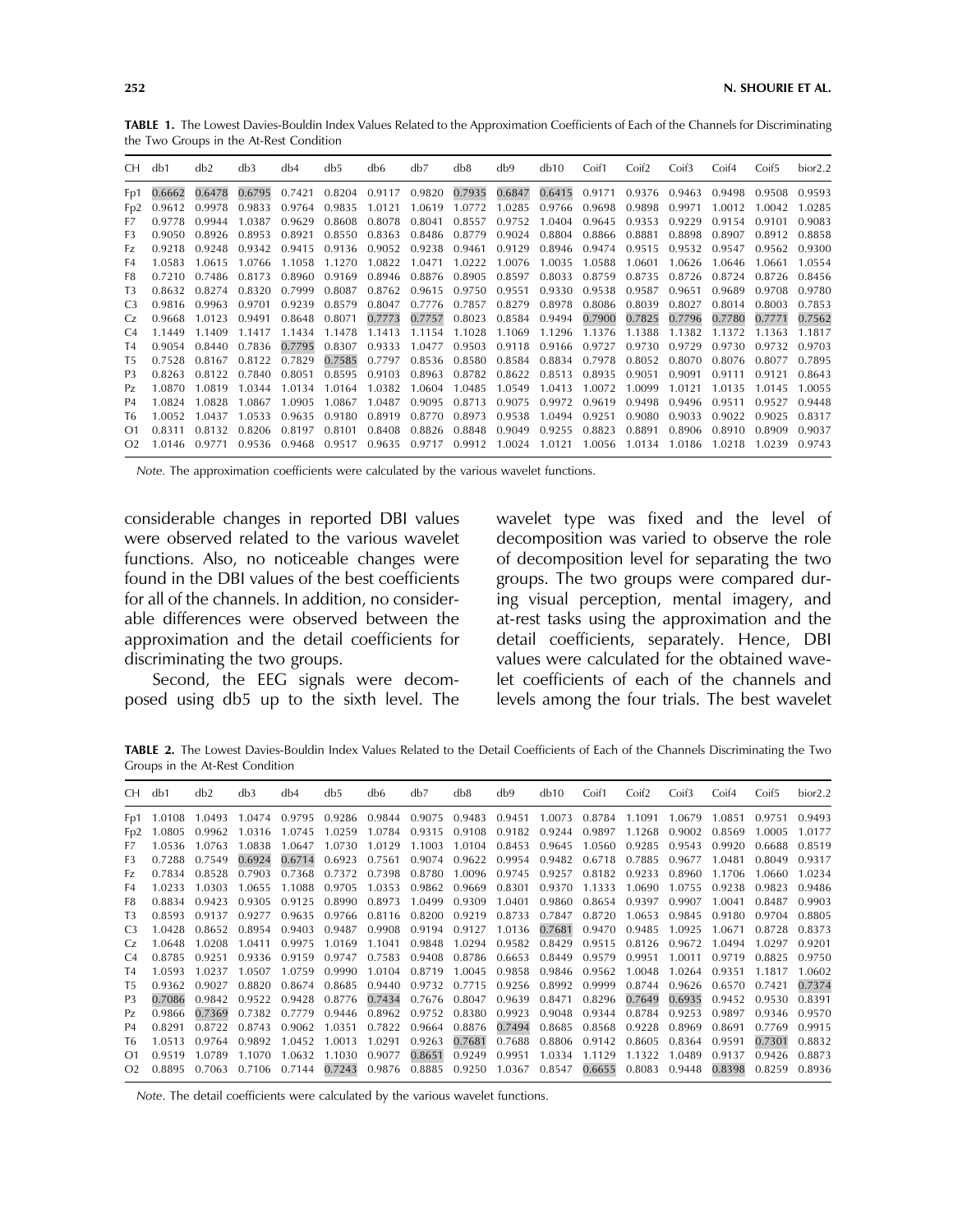#### EEG SIGNALS OF ARTISTS AND NONARTISTS 253

|                 | Level1 |        | Level <sub>2</sub> |        |       |        | Lelve4 |        | Level <sub>5</sub> |        | Level <sub>6</sub> |        |
|-----------------|--------|--------|--------------------|--------|-------|--------|--------|--------|--------------------|--------|--------------------|--------|
| CН              | Index  | DB     | Index              | DB     | Index | DB     | Index  | DB     | Index              | DB     | Index              | DB     |
| Fp1             | 1241   | 2.2770 | 624                | 2.1138 | 316   | 2.4092 | 189    | 2.7576 | 97                 | 2.5374 | 40                 | 3.7520 |
| Fp <sub>2</sub> | 1456   | 2.3179 | 732                | 2.4102 | 874   | 2.4949 | 441    | 2.7226 | 224                | 2.6897 | 57                 | 4.3529 |
| F7              | 2818   | 2.0061 | 1413               | 2.3014 | 710   | 2.2368 | 396    | 2.2444 | 196                | 2.7571 | 95                 | 3.4736 |
| F <sub>3</sub>  | 3391   | 2.4605 | 1699               | 2.4006 | 537   | 2.7173 | 187    | 3.1515 | 219                | 3.0529 | 52                 | 3.8116 |
| Fz              | 2499   | 2.3205 | 1253               | 2.4621 | 316   | 2.4542 | 319    | 2.5311 | 97                 | 3.2185 | 37                 | 4.0316 |
| F4              | 1241   | 2.2898 | 691                | 2.6559 | 316   | 2.8104 | 319    | 2.9129 | 224                | 2.9458 | 100                | 3.3378 |
| F8              | 1254   | 2.3583 | 1447               | 2.8009 | 160   | 2.8466 | 368    | 2.6604 | 188                | 2.8790 | 98                 | 4.3851 |
| T <sub>3</sub>  | 2691   | 2.2947 | 1827               | 2.5015 | 785   | 2.8539 | 396    | 2.4834 | 202                | 2.9341 | 115                | 3.9558 |
| C <sub>3</sub>  | 1241   | 2.3351 | 1827               | 2.4658 | 316   | 2.5899 | 383    | 2.8426 | 195                | 2.5596 | 101                | 3.1913 |
| Cz              | 1241   | 2.6463 | 624                | 2.6918 | 316   | 2.5078 | 187    | 3.1446 | 195                | 2.8118 | 100                | 2.8456 |
| C4              | 1241   | 2.1696 | 624                | 2.3925 | 367   | 2.7927 | 187    | 2.9632 | 195                | 2.5772 | 100                | 3.0264 |
| T4              | 2865   | 2.3936 | 1451               | 2.8355 | 729   | 2.8296 | 368    | 2.8991 | 188                | 2.8249 | 39                 | 2.7160 |
| T5              | 2882   | 2.4740 | 1013               | 2.3472 | 183   | 2.4412 | 181    | 2.7086 | 36                 | 2.8009 | 100                | 2.3852 |
| P <sub>3</sub>  | 1240   | 2.3866 | 624                | 2.3503 | 316   | 2.7792 | 440    | 3.1109 | 195                | 2.6378 | 100                | 2.2405 |
| Pz              | 1240   | 2.4160 | 624                | 2.4829 | 873   | 2.8094 | 187    | 2.9683 | 195                | 2.4608 | 100                | 2.4895 |
| P4              | 832    | 2.3056 | 1013               | 2.5148 | 510   | 2.5115 | 105    | 2.9233 | 195                | 2.3201 | 100                | 2.9089 |
| T6              | 3094   | 1.9605 | 234                | 2.3809 | 257   | 2.4928 | 378    | 2.7066 | 195                | 2.5997 | 39                 | 2.7550 |
| O <sub>1</sub>  | 2998   | 2.0344 | 233                | 2.1300 | 120   | 2.3492 | 64     | 2.5524 | 36                 | 2.4956 | 100                | 2.7154 |
| O <sub>2</sub>  | 247    | 2.2413 | 358                | 2.5483 | 120   | 2.3238 | 64     | 2.6738 | 59                 | 2.4777 | 100                | 2.4516 |

TABLE 3. The Indices of the Approximation Coefficients With the Lowest Davies-Bouldin Index Values for Each of the Channels and Decomposition Level for Discriminating the Two Groups During the Visual Perception Task

Note. The Davies-Bouldin Index value related to each of the selected coefficients is noted. The wavelet coefficients were calculated by db5.

coefficients were determined for each of the channels and levels. Tables 3 through 6 show the obtained results.

In conclusion, we found that the two groups are distinguishable during visual perception, mental imagery, and at-rest conditions

TABLE 4. The Indices of the Detail Coefficients With the Lowest Davies-Bouldin Index Values for Each of the Channels and Decomposition Level for Discriminating the Two Groups During the Visual Perception Task

|                 | Level1 |        |       | Level <sub>2</sub> |       |        | Lelve4 |        |       | Level <sub>5</sub> |       | Level <sub>6</sub> |  |
|-----------------|--------|--------|-------|--------------------|-------|--------|--------|--------|-------|--------------------|-------|--------------------|--|
| CН              | Index  | DB     | Index | DB                 | Index | DB     | Index  | DB     | Index | DB                 | Index | DB                 |  |
| Fp1             | 286    | 1.9087 | 131   | 2.8693             | 126   | 2.3616 | 364    | 2.6994 | 158   | 2.8205             | 102   | 2.6946             |  |
| Fp <sub>2</sub> | 1574   | 2.6739 | 1037  | 2.5138             | 477   | 3.0234 | 197    | 2.1949 | 170   | 3.3936             | 42    | 2.6625             |  |
| F7              | 2673   | 2.3365 | 58    | 1.9733             | 50    | 2.0368 | 356    | 2.5090 | 178   | 3.2773             | 102   | 2.2314             |  |
| F <sub>3</sub>  | 1191   | 2.3521 | 1255  | 2.0933             | 173   | 2.3367 | 41     | 2.7609 | 202   | 3.4054             | 110   | 2.8914             |  |
| Fz              | 735    | 2.2895 | 8     | 2.1204             | 173   | 2.5799 | 288    | 2.8956 | 10    | 3.8063             | 102   | 3.2901             |  |
| F4              | 1286   | 2.5788 | 344   | 2.1943             | 552   | 2.7047 | 288    | 2.9663 | 10    | 3.4426             | 102   | 3.0505             |  |
| F8              | 2772   | 2.3052 | 209   | 2.5845             | 276   | 2.6385 | 364    | 2.3656 | 79    | 2.9095             | 96    | 2.5863             |  |
| T <sub>3</sub>  | 1153   | 2.5463 | 642   | 2.2240             | 908   | 2.2741 | 365    | 2.7828 | 82    | 2.8691             | 66    | 3.0617             |  |
| C <sub>3</sub>  | 1152   | 2.1213 | 8     | 2.2503             | 535   | 2.6755 | 353    | 2.7974 | 82    | 3.1892             | 110   | 3.8317             |  |
| Cz              | 1075   | 2.6395 | 806   | 2.1559             | 530   | 2.8078 | 288    | 3.0084 | 233   | 3.0930             | 27    | 3.4682             |  |
| C4              | 1286   | 2.3563 | 845   | 2.4539             | 84    | 2.7204 | 13     | 2.9492 | 53    | 2.9664             | 49    | 3.5404             |  |
| T4              | 2352   | 2.1760 | 1782  | 2.3183             | 577   | 2.2554 | 410    | 3.1316 | 53    | 2.8364             | 96    | 2.7481             |  |
| T <sub>5</sub>  | 500    | 1.8693 | 215   | 2.3760             | 721   | 2.2414 | 371    | 2.5743 | 82    | 2.4592             | 40    | 3.4981             |  |
| P <sub>3</sub>  | 1152   | 1.9809 | 819   | 2.7046             | 721   | 2.1715 | 115    | 2.6657 | 82    | 3.3507             | 30    | 2.8716             |  |
| Pz              | 1056   | 2.2951 | 604   | 2.6053             | 322   | 2.4437 | 16     | 2.6882 | 160   | 2.9692             | 30    | 2.9350             |  |
| P4              | 2539   | 2.3371 | 524   | 2.1561             | 322   | 2.2433 | 16     | 2.7161 | 53    | 2.8877             | 30    | 2.2252             |  |
| T6              | 2496   | 2.1746 | 652   | 2.0829             | 6     | 2.6734 | 390    | 2.2976 | 53    | 3.0388             | 30    | 2.5305             |  |
| O <sub>1</sub>  | 1946   | 2.1923 | 215   | 2.3906             | 721   | 2.3176 | 378    | 2.6015 | 221   | 3.0690             | 85    | 3.2975             |  |
| O <sub>2</sub>  | 1567   | 2.0673 | 71    | 2.4861             | 322   | 2.5962 | 378    | 2.3446 | 177   | 3.0356             | 30    | 2.3487             |  |

Note. The Davies-Bouldin Index value related to each of the selected coefficients is noted. The wavelet coefficients were calculated by db5.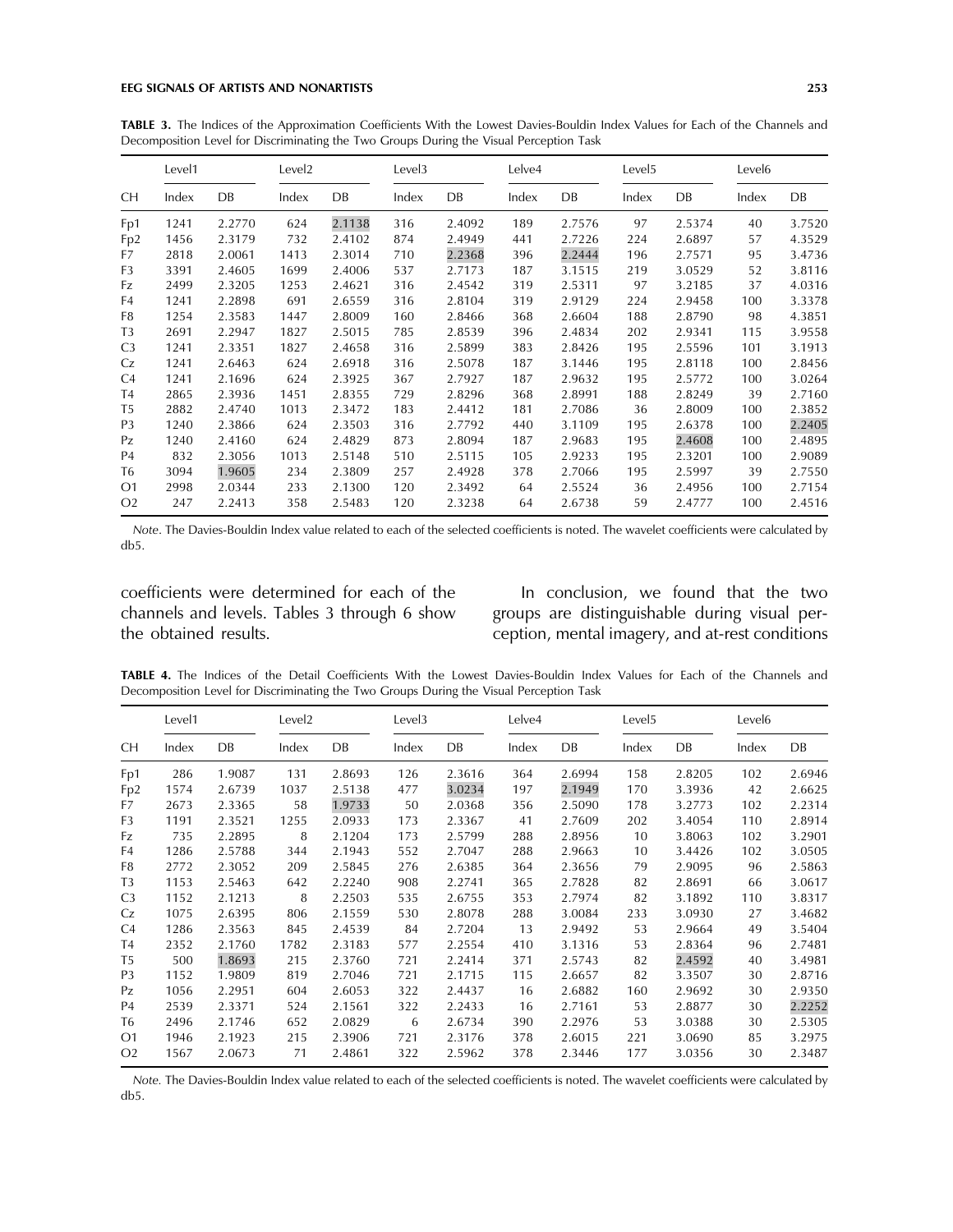|                 | Approximation |                    |        |        |                    |                    | Detail coefficients |                    |        |        |                    |                    |  |  |
|-----------------|---------------|--------------------|--------|--------|--------------------|--------------------|---------------------|--------------------|--------|--------|--------------------|--------------------|--|--|
| CH              | Level1        | Level <sub>2</sub> | Level3 | Level4 | Level <sub>5</sub> | Level <sub>6</sub> | Level1              | Level <sub>2</sub> | Level3 | Level4 | Level <sub>5</sub> | Level <sub>6</sub> |  |  |
| Fp1             | 2.1997        | 2.3262             | 2.4614 | 2.8841 | 2.8676             | 2.6501             | 2.5122              | 2.5373             | 2.7204 | 2.6153 | 3.1597             | 2.9984             |  |  |
| Fp <sub>2</sub> | 2.2842        | 2.2544             | 2.4995 | 2.4213 | 2.2371             | 3.0722             | 2.6184              | 2.5294             | 2.4274 | 2.7642 | 2.5870             | 2.7111             |  |  |
| F7              | 2.3883        | 2.4759             | 2.5803 | 2.5507 | 2.8695             | 3.0790             | 2.1857              | 1.9358             | 2.6478 | 2.5786 | 2.8965             | 2.8787             |  |  |
| F <sub>3</sub>  | 2.2819        | 2.3914             | 1.9941 | 2.8307 | 3.0689             | 3.2982             | 2.3458              | 2.4300             | 2.7809 | 2.4688 | 2.4864             | 3.1846             |  |  |
| Fz              | 2.2604        | 2.6455             | 2.4476 | 3.1325 | 2.9280             | 3.2493             | 2.1137              | 2.3778             | 2.7125 | 2.2644 | 3.0492             | 2.9087             |  |  |
| F4              | 2.4253        | 2.4117             | 2.5990 | 3.0112 | 2.3970             | 3.2415             | 2.3270              | 2.3514             | 2.5046 | 2.1940 | 2.9401             | 3.0493             |  |  |
| F8              | 2.3557        | 2.5624             | 2.6959 | 2.9308 | 2.4688             | 2.8465             | 2.2541              | 2.6315             | 2.8816 | 2.5968 | 2.7864             | 2.9809             |  |  |
| T <sub>3</sub>  | 2.0263        | 2.1138             | 1.8358 | 2.5575 | 2.7438             | 2.5350             | 2.3296              | 2.5296             | 2.1704 | 2.8178 | 3.6271             | 3.2014             |  |  |
| C <sub>3</sub>  | 1.9775        | 2.0196             | 2.1697 | 3.0880 | 3.0165             | 3.6612             | 2.1260              | 2.6135             | 2.6405 | 2.9445 | 2.7962             | 3.2104             |  |  |
| Cz              | 2.0345        | 2.4594             | 2.5506 | 2.4907 | 3.0139             | 3.1625             | 2.0971              | 2.1929             | 2.5656 | 2.8699 | 2.5565             | 3.5355             |  |  |
| C4              | 2.3176        | 2.6721             | 2.8214 | 2.6110 | 3.0747             | 3.0574             | 2.2048              | 2.5058             | 2.1650 | 2.3331 | 2.7633             | 3.0755             |  |  |
| T4              | 2.2057        | 2.5288             | 2.5260 | 3.0436 | 2.4191             | 2.7257             | 2.2873              | 2.4941             | 2.1076 | 2.1546 | 2.8574             | 3.4259             |  |  |
| T5              | 1.9881        | 2.2342             | 2.0716 | 2.6138 | 2.7344             | 3.6414             | 2.0765              | 2.4351             | 2.3427 | 2.5550 | 2.5318             | 3.1884             |  |  |
| P3              | 2.4176        | 2.5195             | 2.6076 | 2.3944 | 2.8694             | 4.1596             | 2.3393              | 2.3890             | 2.6150 | 2.9317 | 2.6703             | 2.5995             |  |  |
| Pz              | 2.3547        | 2.4702             | 2.4627 | 2.6147 | 2.8479             | 3.2202             | 2.1437              | 2.1542             | 2.5835 | 2.7834 | 2.7056             | 2.7601             |  |  |
| P4              | 1.9308        | 2.0330             | 2.3437 | 2.3241 | 2.4982             | 2.9568             | 2.0715              | 2.4911             | 2.2569 | 2.6160 | 2.9589             | 2.7882             |  |  |
| T <sub>6</sub>  | 1.8330        | 1.7464             | 2.3098 | 2.4946 | 2.7159             | 3.0718             | 2.1414              | 2.6030             | 2.5975 | 2.6616 | 2.5859             | 3.1546             |  |  |
| O <sub>1</sub>  | 1.9544        | 2.5938             | 2.4246 | 2.6388 | 3.1635             | 3.7782             | 2.7031              | 2.1889             | 2.7529 | 2.4233 | 2.3409             | 3.4626             |  |  |
| O <sub>2</sub>  | 2.3259        | 2.2725             | 2.3874 | 2.7817 | 3.5396             | 3.9542             | 2.1550              | 2.6630             | 2.5141 | 2.6851 | 2.6604             | 3.5129             |  |  |

TABLE 5. The Lowest Davies-Bouldin Index Values Related to the Approximation and detail Coefficients Calculated by db5 for Each of the Channels and Various Decomposition Levels for Discriminating the Two Groups During the Mental Imagery Task

using the approximation and detail coefficients calculated by db5. No noticeable differences were observed between the different channels. The reported DBI values were lower in the at-rest condition compared to the visual perception and mental imagery tasks. Therefore, it is expected that the average classification

accuracy of the two groups at rest must be higher. It was also found that an increase in decomposition level was not so significant. However, the best results were often observed in levels of decomposition lower than 4.

Finally, the energy, average, and standard deviation of the approximation and the detail

TABLE 6. The Lowest Davies-Bouldin Index Values Related to the Approximation and detail Coefficients Calculated by db5 for Each of the Channels and Various Decomposition Levels for Discriminating the Two Groups in the At-Rest Condition

|                 | Approximation |        |        |        |                    |        | Detail coefficients |                    |        |        |                    |                    |  |
|-----------------|---------------|--------|--------|--------|--------------------|--------|---------------------|--------------------|--------|--------|--------------------|--------------------|--|
| CH.             | Level1        | Level2 | Level3 | Level4 | Level <sub>5</sub> | Level6 | Level1              | Level <sub>2</sub> | Level3 | Level4 | Level <sub>5</sub> | Level <sub>6</sub> |  |
| Fp1             | 0.8204        | 0.8992 | 1.1779 | 1.2926 | 1.3045             | 1.8465 | 1.1091              | 1.0368             | 1.0835 | 1.2424 | 1.3593             | 1.3667             |  |
| Fp <sub>2</sub> | 0.9835        | 0.9140 | 1.1077 | 1.4360 | 1.5856             | 1.4427 | 1.1268              | 1.1001             | 1.0546 | 1.0877 | 1.2617             | 1.1959             |  |
| F7              | 0.8608        | 1.1648 | 1.3401 | 1.2182 | 1.3308             | 1.5157 | 0.9285              | 0.9653             | 0.9722 | 1.3965 | 1.2358             | 1.2102             |  |
| F <sub>3</sub>  | 0.8550        | 0.8173 | 1.3367 | 1.5253 | 1.4896             | 1.3911 | 0.7885              | 0.9536             | 0.9533 | 1.3452 | 1.4948             | 1.3576             |  |
| Fz              | 0.9136        | 0.9550 | 1.2385 | 1.5182 | 1.4037             | 1.3445 | 0.9233              | 0.8540             | 1.2770 | 1.0599 | 1.6991             | 1.2004             |  |
| F4              | 1.1270        | 1.1050 | 1.1257 | 1.3788 | 1.4304             | 1.0795 | 1.0690              | 1.0030             | 1.0624 | 1.0221 | 1.4431             | 1.3185             |  |
| F8              | 0.9169        | 0.9472 | 1.1854 | 1.2166 | 1.2586             | 1.3515 | 0.9397              | 0.9959             | 1.0561 | 1.0878 | 1.0294             | 1.2157             |  |
| T <sub>3</sub>  | 0.8087        | 0.8124 | 1.0739 | 1.1808 | 1.3442             | 1.1141 | 1.0653              | 1.0466             | 1.1186 | 1.3244 | 1.2759             | 1.4015             |  |
| C <sub>3</sub>  | 0.8579        | 0.9509 | 1.0879 | 1.2016 | 1.2646             | 1.7069 | 0.9485              | 0.9607             | 1.1195 | 1.4366 | 1.2673             | 1.4656             |  |
| Cz              | 0.8071        | 0.9554 | 1.0533 | 1.1053 | 1.3488             | 1.6191 | 0.8126              | 0.8079             | 1.1817 | 1.2773 | 1.3585             | 1.2760             |  |
| C <sub>4</sub>  | 1.1478        | 1.1065 | 1.1797 | 1.3569 | 1.2243             | 1.3072 | 0.9951              | 1.0091             | 1.1029 | 0.9257 | 1.2391             | 1.2312             |  |
| T4              | 0.8307        | 1.0510 | 1.0772 | 1.0501 | 1.4218             | 1.4218 | 1.0048              | 1.1526             | 1.0181 | 0.9783 | 0.9964             | 1.1114             |  |
| T5              | 0.7585        | 0.9946 | 1.0642 | 1.1381 | 1.4033             | 1.1052 | 0.8744              | 1.0351             | 1.0452 | 1.3738 | 0.9457             | 1.4918             |  |
| P3              | 0.8595        | 0.7776 | 0.9932 | 1.2617 | 1.0801             | 1.2689 | 0.7649              | 0.8376             | 0.8521 | 1.1308 | 0.9001             | 1.3102             |  |
| Pz              | 1.0164        | 1.0625 | 1.0489 | 1.1064 | 1.0856             | 1.3207 | 0.8784              | 1.1371             | 1.2000 | 1.1119 | 0.9587             | 1.5919             |  |
| P4              | 1.0867        | 1.0814 | 1.0295 | 1.1659 | 1.2617             | 1.6704 | 0.9228              | 1.0219             | 1.0838 | 1.2650 | 0.9447             | 1.4142             |  |
| T6              | 0.9180        | 0.9462 | 1.1040 | 1.1504 | 1.2168             | 1.5023 | 0.8605              | 0.9687             | 1.1921 | 1.2484 | 1.0056             | 1.1375             |  |
| O1              | 0.8101        | 1.0075 | 0.8458 | 1.1442 | 1.2800             | 1.4591 | 1.1322              | 0.7395             | 0.7882 | 1.1111 | 1.1290             | 1.5051             |  |
| O <sub>2</sub>  | 0.9517        | 1.0598 | 0.9599 | 0.9870 | 1.4476             | 1.2153 | 0.8083              | 0.8743             | 1.2496 | 1.4329 | 1.1633             | 1.4354             |  |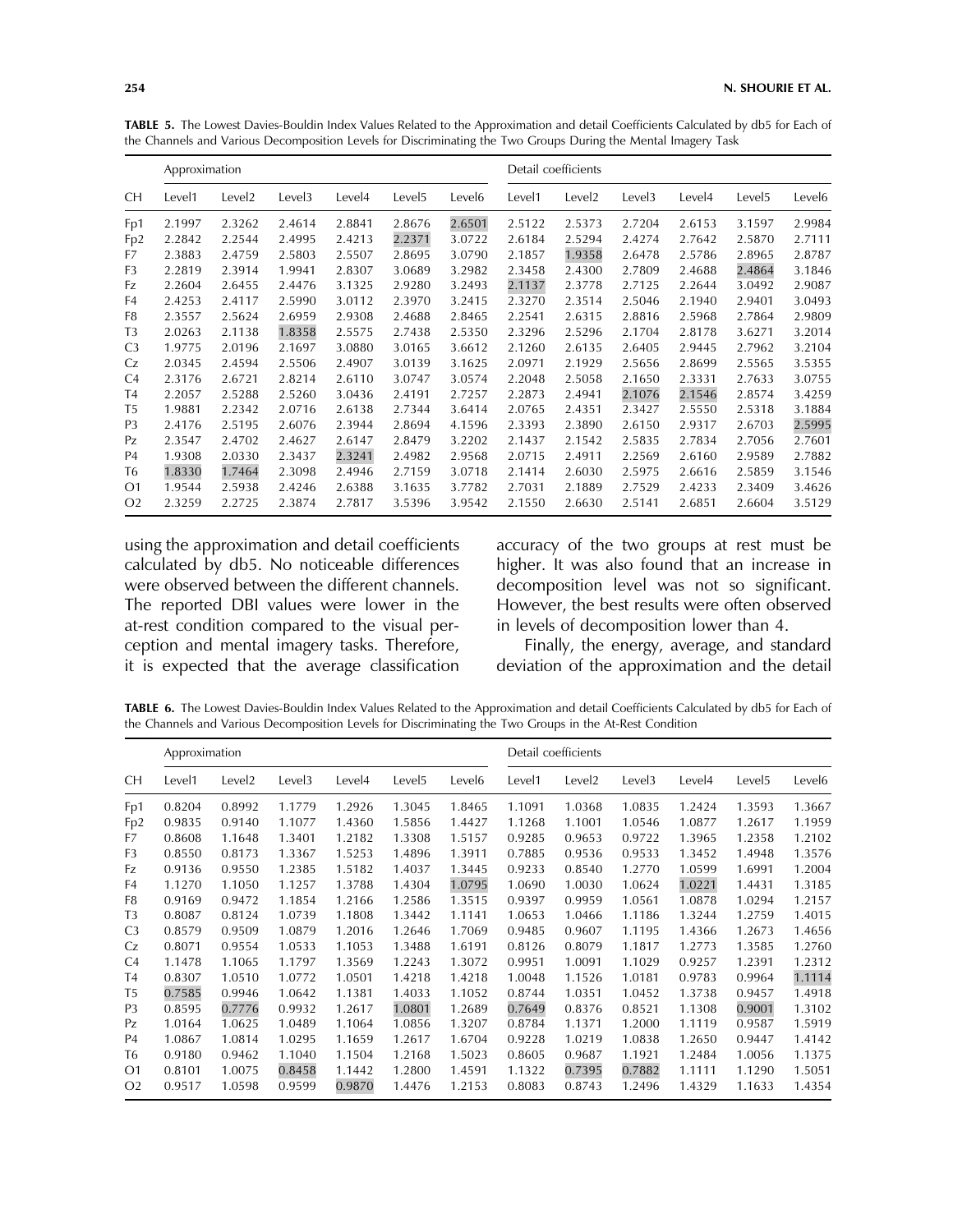#### EEG SIGNALS OF ARTISTS AND NONARTISTS 255

|                 | Approximation |           |        |         |           |        | Detail coefficients |           |         |         |         |         |  |  |
|-----------------|---------------|-----------|--------|---------|-----------|--------|---------------------|-----------|---------|---------|---------|---------|--|--|
|                 | Level 1       |           |        | Level 2 |           |        | Level 1             |           |         | Level 2 |         |         |  |  |
| СH              | Mean          | <b>SD</b> | Energy | Mean    | <b>SD</b> | Energy | Mean                | <b>SD</b> | Energy  | Level 4 | Level 5 | Level 6 |  |  |
| Fp1             | 3.1702        | 19.875    | 40.985 | 3.8743  | 9.6799    | 27.492 | 23.533              | 4.4234    | 2.9543  | 4.0598  | 4.2880  | 2.9622  |  |  |
| Fp <sub>2</sub> | 3.9914        | 16.918    | 60.879 | 3.3760  | 10.346    | 16.654 | 15.480              | 3.5611    | 2.8537  | 131.95  | 4.5091  | 3.3999  |  |  |
| F7              | 2.4913        | 3.1386    | 2.7780 | 2.5733  | 3.4397    | 3.0058 | 3.5519              | 3.3357    | 3.0447  | 7.2186  | 2.5632  | 2.4595  |  |  |
| F <sub>3</sub>  | 4.2532        | 16.998    | 10.859 | 4.9411  | 40.768    | 21.575 | 3.9690              | 3.7019    | 3.0334  | 5.7424  | 3.6010  | 3.0528  |  |  |
| Fz              | 5.7798        | 17.668    | 244.68 | 5.6917  | 12.639    | 32.163 | 28.571              | 8.9999    | 6.5411  | 8.8485  | 6.9950  | 5.1041  |  |  |
| F4              | 7.0172        | 10.328    | 13.373 | 6.1922  | 7.6614    | 8.4754 | 7.1368              | 5.6980    | 4.5635  | 55.716  | 7.8598  | 5.5883  |  |  |
| F8              | 2.1188        | 137.54    | 14.775 | 2.2418  | 4746.7    | 16.629 | 3.1773              | 105.02    | 20.611  | 2.7642  | 15.519  | 8.2829  |  |  |
| T <sub>3</sub>  | 13.366        | 36.114    | 6.3464 | 13.070  | 6.8436    | 7.5767 | 4.4340              | 25.075    | 4.4412  | 394.44  | 5.2843  | 4.5765  |  |  |
| C <sub>3</sub>  | 21.984        | 10.744    | 43.803 | 13.338  | 10.874    | 47.374 | 13.145              | 3.9757    | 3.8264  | 4.7003  | 15.220  | 39.253  |  |  |
| Cz              | 62.020        | 28.235    | 16.769 | 35.939  | 21.808    | 19.936 | 24.519              | 10.223    | 14.283  | 16.434  | 17.414  | 8.0410  |  |  |
| C4              | 8.0604        | 8.4691    | 11.924 | 6.5091  | 7.7730    | 10.506 | 7.6169              | 11.354    | 9.7217  | 63.342  | 134.02  | 48.086  |  |  |
| T4              | 2.3694        | 19.265    | 14.280 | 2.2897  | 11.502    | 11.671 | 4.8259              | 13.095    | 28.436  | 4.6254  | 12.295  | 69.301  |  |  |
| T5              | 72.920        | 4.4673    | 4.2435 | 23.072  | 4.7365    | 4.4154 | 2.4200              | 3.6024    | 3.5737  | 8.8570  | 4.2782  | 4.0786  |  |  |
| P <sub>3</sub>  | 4.5649        | 6.7406    | 6.9144 | 5.2465  | 7.0670    | 7.0784 | 2.4471              | 2.7581    | 2.7968  | 5.3744  | 6.8409  | 8.0077  |  |  |
| Pz              | 8.5638        | 9.0752    | 9.8126 | 12.719  | 8.8482    | 9.2779 | 14.544              | 4.5655    | 4.5645  | 21.2702 | 38.091  | 92.935  |  |  |
| P4              | 216.51        | 4.5124    | 4.0804 | 26.120  | 4.5355    | 4.0767 | 7.4550              | 4.6180    | 4.3355  | 11.7143 | 7.5643  | 6.8391  |  |  |
| T6              | 29.588        | 4.0322    | 3.8361 | 17.416  | 3.7901    | 3.5954 | 1.3831              | 15.748    | 16.6155 | 15.8983 | 14.7727 | 13.508  |  |  |
| O1              | 2.5984        | 2.2831    | 2.2078 | 3.1493  | 2.5550    | 2.4432 | 2.7986              | 2.2805    | 2.3392  | 10.6160 | 1.8823  | 1.9207  |  |  |
| O <sub>2</sub>  | 2.3749        | 3.3123    | 2.9281 | 3.4751  | 3.5791    | 3.1390 | 2.0773              | 4.2477    | 4.0264  | 10.3372 | 2.4897  | 2.2227  |  |  |

Table 7. The Davies-Bouldin Index Values for the Average, the Standard Deviation, and the Energy of the Approximation and Detail Coefficients Related to the Two Groups in the At-Rest Condition for Each of the Channels

coefficients calculated by db5 were investigated. The wavelet coefficients were related to the two groups in the at-rest condition. The obtained results are shown in Table 7. The best channels are highlighted for each of the features.

As shown in Table 7, it was observed that the two groups are distinguishable using the energy, standard deviation, and average of the wavelet coefficients. But, in this approach, the separation of the two groups is dependant on channel selection.

### Classification of the EEG Signals

In this research, some of the channels were randomly selected for classification of the two groups. The wavelet coefficient with the lowest DBI value was determined for each of the selected channels. The two groups were classified by each of the determined wavelet coefficients and a neural gas classifier. The obtained average classification accuracies are shown in Table 8.

| <b>CH</b>      | Wavelet type                | Coeff type | Index | Task              | Average classification accuracy% |
|----------------|-----------------------------|------------|-------|-------------------|----------------------------------|
| Fp1            | Db2                         | App        | 2987  | Rest              | 100                              |
| Cz             | Bior <sub>2.4</sub>         | App        | 1249  | Rest              | 100                              |
| T <sub>5</sub> | Db3                         | Det        | 1665  | Rest              | 91.66                            |
| O <sub>2</sub> | D <sub>b</sub> <sub>6</sub> | Det        | 3060  | Rest              | 91.66                            |
| F7             | Db3                         | App        | 2819  | Visual Perception | 66                               |
| F7             | Coif <sub>2</sub>           | App        | 2822  | Visual Perception | 62.5                             |
| C <sub>4</sub> | Db3                         | Det        | 2109  | Visual Perception | 75                               |
| F <sub>8</sub> | Coif2                       | Det        | 2773  | Visual Perception | 72.91                            |
| T <sub>6</sub> | Db10                        | App        | 2955  | Mental Imagery    | 62.5                             |
| O <sub>1</sub> | Coif1                       | App        | 1979  | Mental Imagery    | 66.5                             |
| T <sub>4</sub> | Db6                         | Det        | 2478  | Mental Imagery    | 62.5                             |
| C <sub>4</sub> | Coif2                       | Det        | 3308  | Mental Imagery    | 75                               |

TABLE 8. The Average Classification Accuracies Related to the Two Groups During the Visual Perception, the Mental Imagery, and the At-Rest Conditions for Some of the Channels Using the Selected Approximation (App) and Detail (Det) Wavelet Coefficients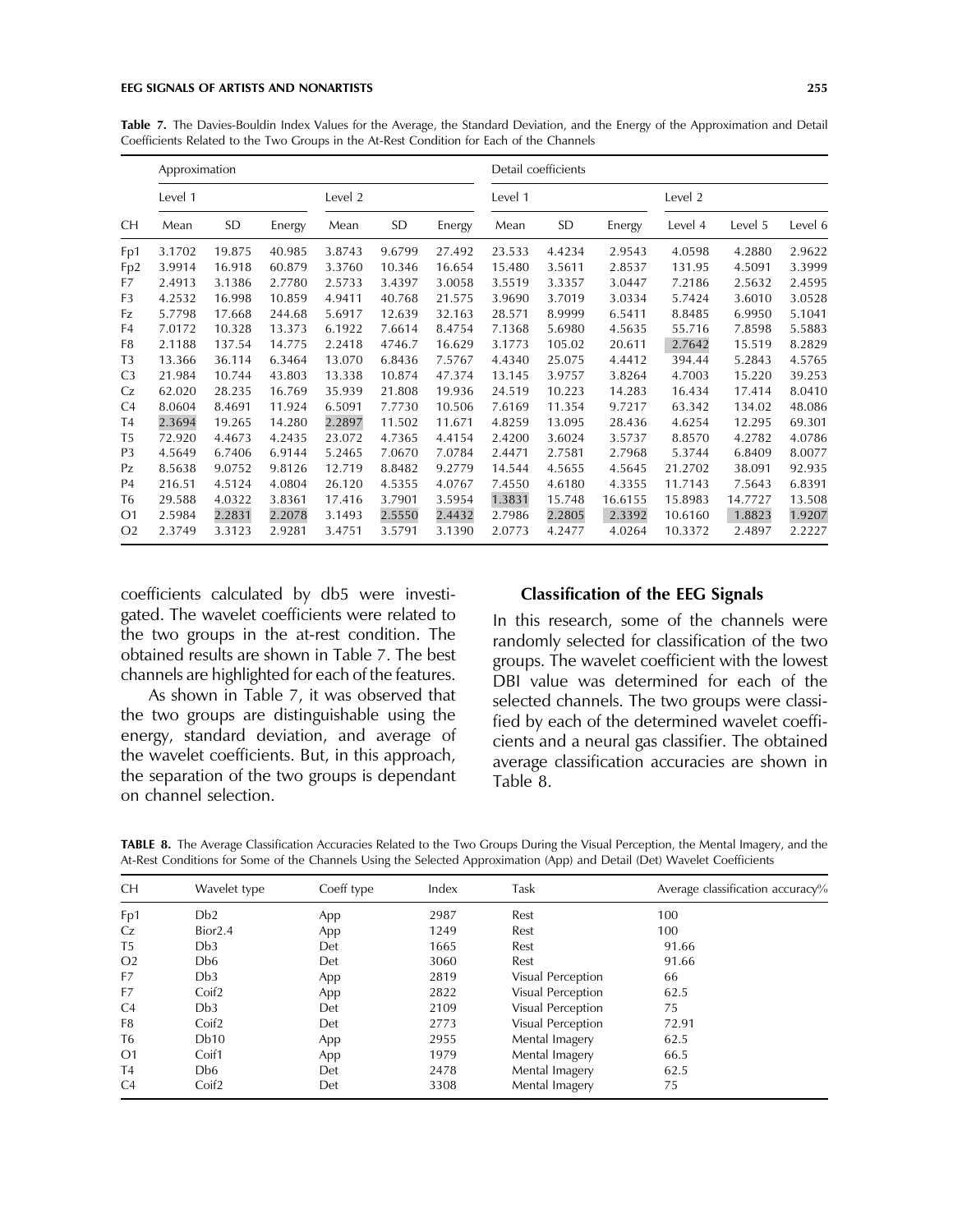Accordingly, it was observed that the average classification accuracy is highest (100%) in the two groups in the at-rest condition. The obtained classification accuracies show that wavelet transform is an appropriate tool for artistic expertise analysis.

## **DISCUSSION**

In this article, differences between the EEG signals of artists and nonartists were analyzed using wavelet coefficients. It was found that the type of wavelet function and electrode placement is not so significant in this regard. This is because a distinguishing coefficient may exist among the wavelet coefficients that can discriminate the two groups despite the type of wavelet function and the placement of the electrode. It was also observed that level of signal decomposition is not significant for separating the two groups. We also observed that was no considerable difference between the approximation and the detail coefficients for discriminating the two groups in all of the decomposition levels, which means that both low- and high-frequency components can be employed for separating the two groups for each of the decomposition levels. Taking into account the aforementioned points, it becomes clear that differences between artists and nonartists can be observed in all of the traditional EEG signal rhythms.

It was also determined that the DBI values are lower in the at-rest condition. Therefore, it is expected that the average classification accuracy for the two groups must be higher in the at-rest condition. The obtained classification results confirmed this issue. This indicates that discriminability in wavelet coefficients between the groups decreases during the visual perception and the mental imagery tasks. This result is similar to the results reported by Shourie et al. (2011) declaring that discriminability in scaling exponents between artists and nonartists is higher in the at-rest condition compared to the performance of similar cognitive tasks.

#### REFERENCES

- Abernethy, B., & Russell, D. G. (1987). Expert-novice differences in an applied selective attention task. Sport Psychology, 9, 326–345.
- Adeli, H., Zhou, Z., & Dadmehr, N. (2003). Analysis of EEG records in an epileptic patient using wavelet transform. Journal of Neuroscience Methods, 123, 69–87.
- Bhattacharya, J., & Petsche, H. (2002). Shadows of artistry: Cortical synchrony during perception and imagery of visual art. Cognitive Brain Research, 13, 179–186.
- Bird, E. I. (1987). Psycho-physiological processes during rifle shooting. International Journal of Sports Psychology, 18, 9–18.
- Collins, D., Powell, G., & Davies, I. (1990). An electroencephalographic study of hemispheric processing patterns during karate performance. Journal of Sport and Exercise Psychology, 12, 223–234.
- Crews, D. J., & Landers, D. M. (1993). Electroencephalographic measures of attentional patterns prior to the golf putt. Medicine and Science in Sports and Exercise, 25, 116–126.
- Davies, D. L., & Bouldin, D. W. (1979). A cluster separation measure. IEEE Transactions on Pattern Analysis and Machine Intelligence, 1, 224–227.
- Fink, A., Graif, B., & Neubauer, A. C. (2009). Brain correlates underlying creative thinking: EEG alpha activity in professional vs. novice dancers. Neurolmage, 46, 854-862.
- Gandhi, T., Panigrahi, B. K., & Anand, S. (2011). A comparative study of wavelet families for EEG signal classification. Neurocomputing, 74, 3051–3057.
- Gandhi, T., Panigrahi, B. K., Bhatia, M., & Anand, S. (2010). Expert model for detection of epileptic activity in EEG signature. Expert Systems with Applications, 37, 3513– 3520.
- Ghosh-Dastidar, S., Adeli, H., & Dadmehr, N. (2007). Mixed-band wavelet-chaos-neural network methodology for epilepsy and epileptic seizure detection. IEEE Transactions on Biomedical Engineering, 54, 1545–1551.